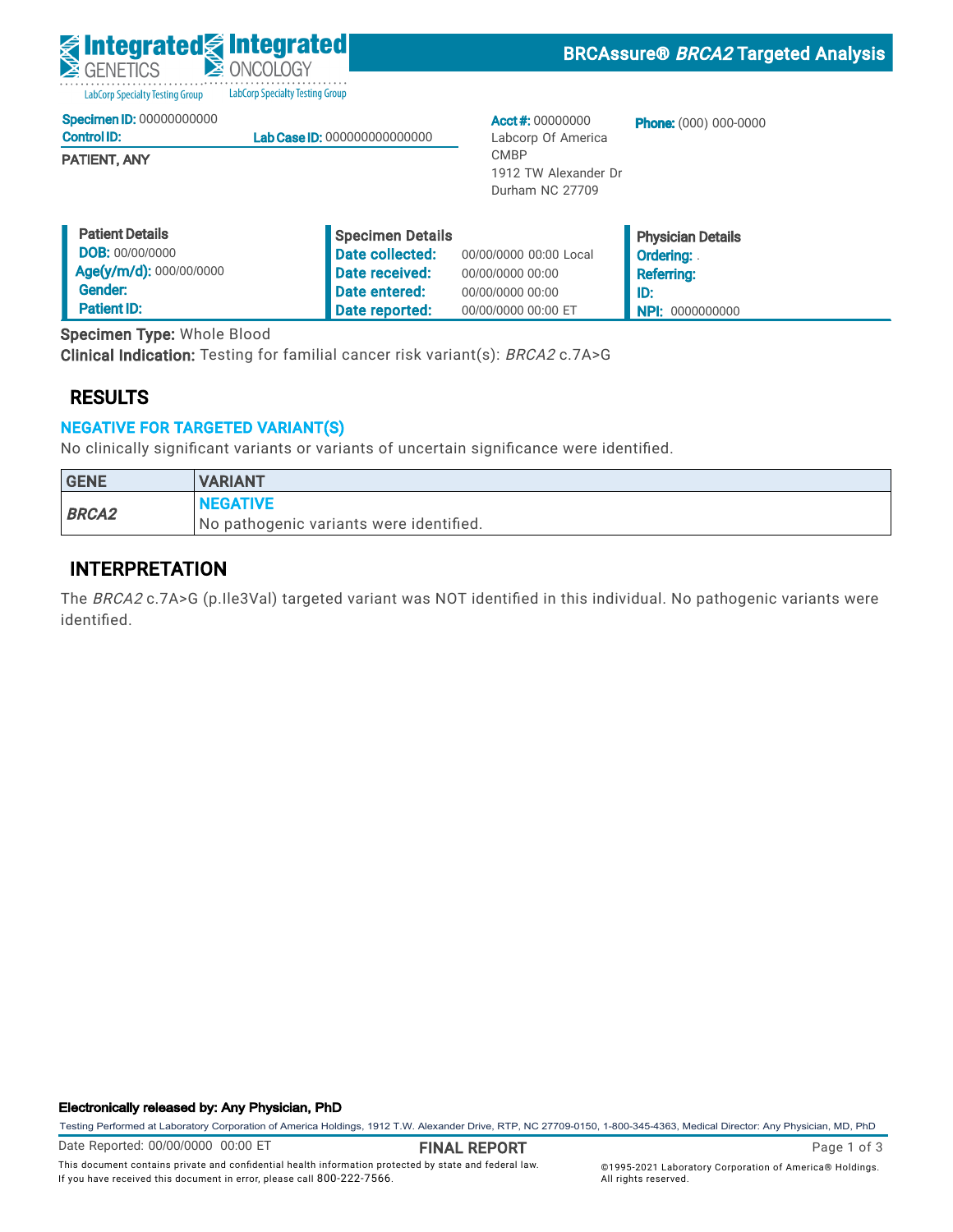Control ID: Lab Case ID: 000000000000000

**Specimen ID: 00000000000** Date Collected: 00/00/0000 00:00 Local

# ADDITIONAL CLINICAL INFORMATION

<u>Patient ID:</u>

#### NCCN Guidelines

DOB: 00/00/0000

When *BRCA1* and *BRCA2* results are negative, additional testing may be helpful for some patients with breast, ovarian, prostate and pancreatic cancer. Guidelines from the National Comprehensive Cancer Network® (NCCN®)  $\frac{1}{2}$ ecommen<br>. (including, but not limited to, *BRCA1/2, CDH1, PALB2, PTEN,* and *TP53)* in patients with any of the criteria in the on caladimed from the right-hair lette testing for ingiliperietrance referre et<br>Fr recommend considering germline genetic testing for high-penetrance breast and/or ovarian cancer genes<br>. Specimen Type: Whole Blood table below. To discuss comprehensive genetic testing for breast, ovarian, prostate and pancreatic cancer genes, an Integrated Genetics' Genetic Coordinator is available at 800-345-4363.

| Breast cancer diagnosed $\leq$ age 45                  | Male breast cancer, ovarian cancer, or pancreatic |  |
|--------------------------------------------------------|---------------------------------------------------|--|
|                                                        | cancer                                            |  |
| Breast cancer diagnosed age 46-50 with multiple        | Prostate cancer at any age and Ashkenazi Jewish   |  |
| primary breast cancers or $\geq$ 1 close relative with | ancestry, or that is metastatic, high risk or in  |  |
| breast, ovarian, pancreatic, or prostate cancer        | combination with certain family history criteria  |  |

Breast cancer diagnosed at any age and one of the following:

- To aid in PARP inhibitor or olaparib treatment
- Ashkenazi Jewish ancestry
- $\bullet$  Triple negative breast cancer
- ≥ 1 close relative with breast cancer  $\leq$  age 50, or ovarian, pancreatic, prostate, or male breast cancer at any age
	- ≥ 3 total diagnoses of breast cancer in patient and/or close blood relatives
	- $\bullet$   $\geq$  2 close blood relatives with either breast or prostate cancer at any age

Patients with a first or second degree relative meeting certain criteria in this table may consider germline genetic testing as well. Complete criteria may be found at NCCN.org.

## RECOMMENDATIONS

Based on information provided, this patient meets National Comprehensive Cancer Network® (NCCN®) clinical guidelines that recommend considering testing for additional genes. See Additional Clinical Information for more details. Integrated Genetics' Genetic Coordinators are available at (800) 345-GENE to discuss additional genetic testing if desired.

Genetic counseling is recommended to discuss the potential clinical and/or reproductive implications of these results, as well as recommendations for testing family members. To access Integrated Genetics Genetic Counselors please visit www.integratedgenetics.com/genetic-counseling or call (855) GC-CALLS (855-422-2557).

#### Electronically released by: Any Physician, PhD

Testing Performed at Laboratory Corporation of America Holdings, 1912 T.W. Alexander Drive, RTP, NC 27709-0150, 1-800-345-4363, Medical Director: Any Physician, MD, PhD